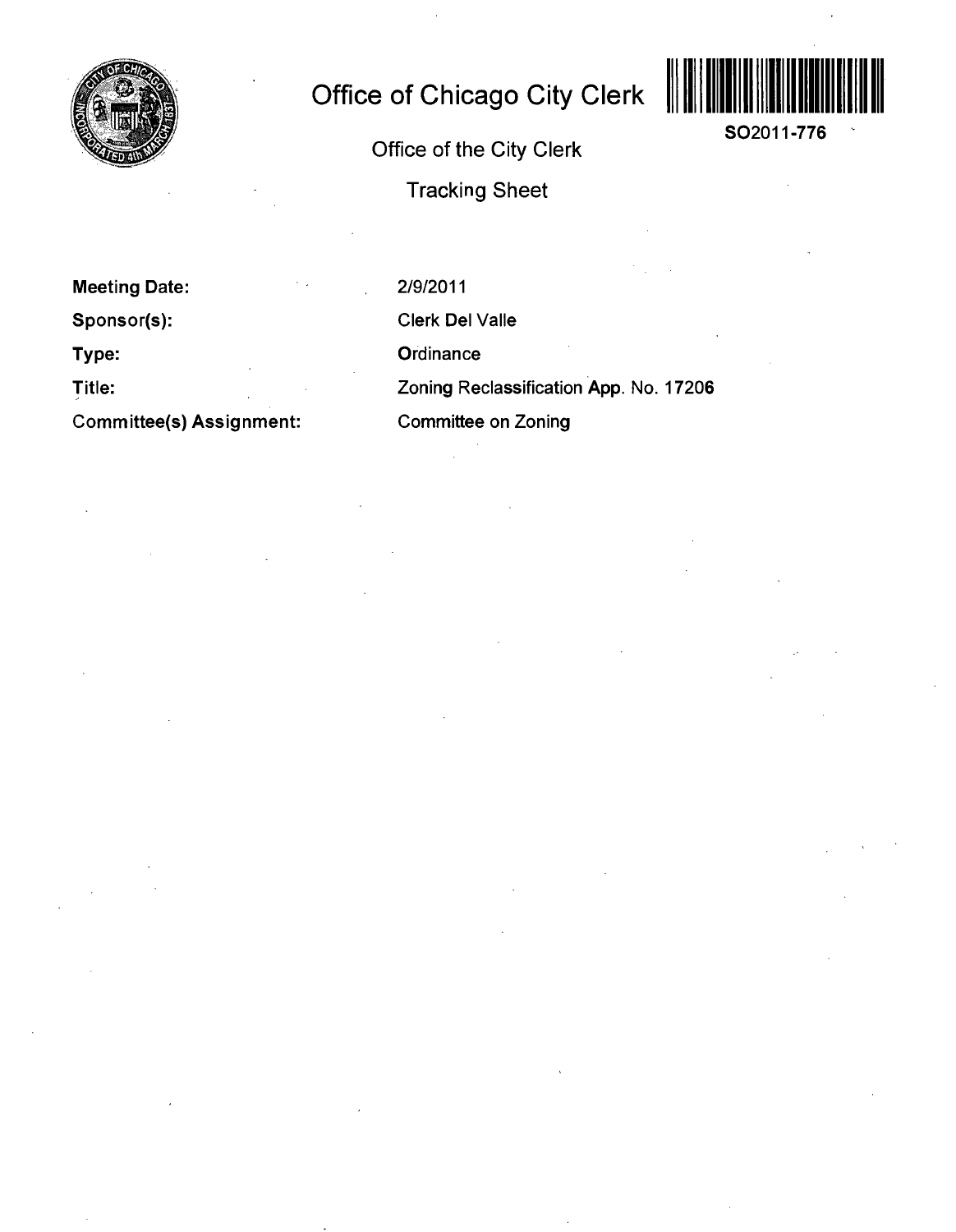

## **BE IT ORDAINED BY THE CITY COUNCIL OF THE CITY OF CHICAGO:**

SECTION 1. Title 17 of the Municipal Code of Chicago, the Chicago Zoning Ordinance, is hereby amended by changing all the RT4 Residential Two-Flat, Townhouse and Multi-Unit District symbols and indications as shown on Map No.5-H

in the area bounded by:

West Armitage Avenue; the alley west of and parallel to North Hoyne Avenue; the alley next south of and parallel to West Armitage Avenue; and a line 23 feet west of and parallel to the alley next west of and parallel to North Hoyne Avenue.

to those of a Bl-1.5 Neighborhood Shopping District and a corresponding uses district

is hereby established in the area above described.

A,

SECTION 2. This ordinance shall be in force and effect from and after its passage and

due publication.

Common Address of Property: 2113 West Armitage Avenue